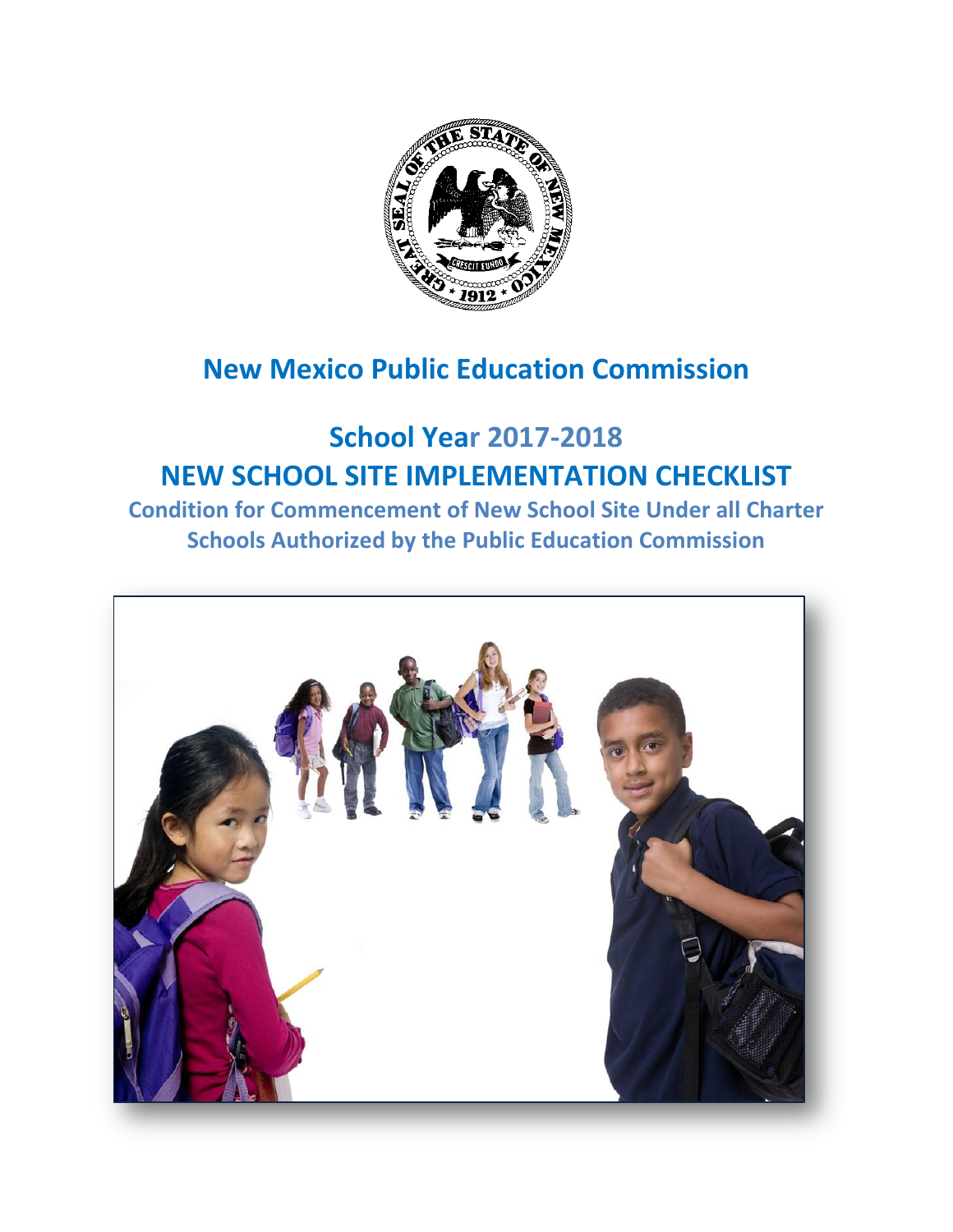# **PART I. NAME OF SCHOOL & CONTACT INFORMATION**

#### **School Information:**

Name of New Charter School Site: Click here to enter text. School Address (if known): Click here to enter text. School Location (City/Town): Click here to enter text. Grades to Be Served: Click here to enter text. Planned Lottery Enrollment Cap: Click here to enter text.

#### **Planned School Site Leader Contact Information:**

Primary Contact Person: Click here to enter text. Address: Click here to enter text. City: Click here to enter text. State: Click here to enter text. Zip: Click here to enter text. Daytime Tel: Click here to enter text. | Fax: Click here to enter text. Alternate Tel: Click here to enter text.  $\vert$  E-Mail: Click here to enter text.  $\vert$ 

#### **Secondary Contact Person:** Click here to enter text.

Address: Click here to enter text. City: Click here to enter text. State: Click here to enter text. | Zip: Click here to enter text. Daytime Tel: Click here to enter text. Fax: Click here to enter text. Alternate Tel: Click here to enter text. E-Mail: Click here to enter text.

#### **Foundation / Sponsoring Organization Information:**

Foundation / Sponsoring Organization Name (if applicable): Click here to enter text. Principal Officer: Click here to enter text. Mailing Address: Click here to enter text. City: Click here to enter text. State: Click here to enter text. | Zip: Click here to enter text.| Daytime Tel: Click here to enter text. Fax: Click here to enter text. Alternate Tel: Click here to enter text.  $\vert$  E-Mail: Click here to enter text.  $\vert$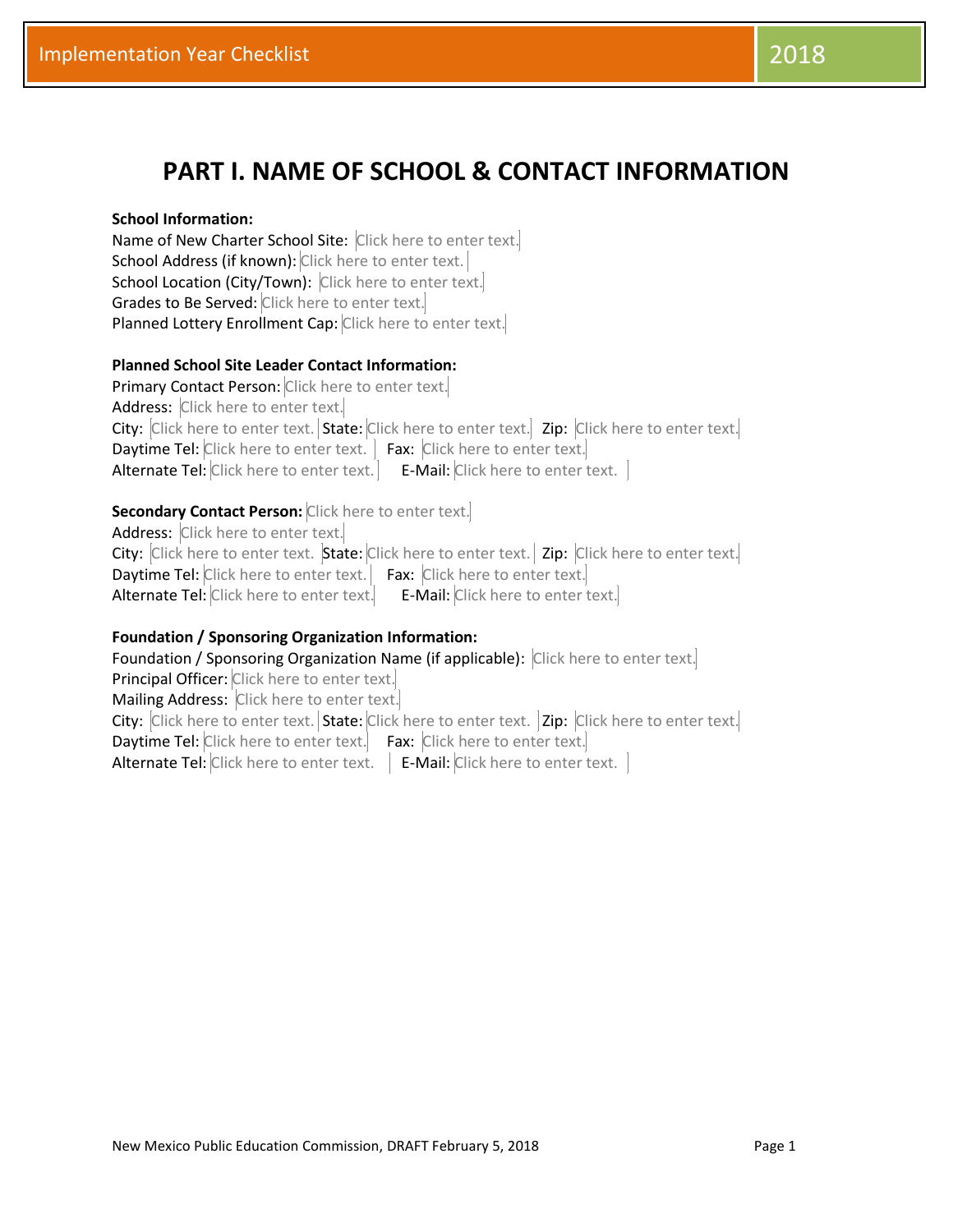Through charter schools, the Public Education Commission ("PEC") as Authorizer and the Charter Schools Division ("CSD") in the New Mexico Public Education Department ("PED") seek to provide families with effective, quality educational options.

### **A. Implementation Year Checklist Authority and Purpose**

The *Public Education Commission's New School Site Implementation Year Checklist* serves as a guide and tool for a charter school to develop and produce all necessary materials to demonstrate compliance with all applicable laws, rules, and charter provisions necessary to demonstrate readiness to operate a second public school site.

The *Public Education Commission's New School Site Implementation Year Checklist* also provides an opportunity for a charter school to demonstrate it has the capacity to both operate and function as a place of education and learning with a second school site. The legal, regulatory, and policy requirements of an authorized school are significant. Successful school operators need to both demonstrate an understanding and a capability to institute and implement a program consistent with the requirements presented within this document.

Prior to the commencing operation at a new school site, must meet the requirements established in this checklist.

The PEC makes the final determination regarding commencement of operations, after considering the review and recommendations made by the PED in completing the *Public Education Commission's New School Site Implementation Year Checklist.* The PEC is not limited by these reviews and recommendations and may request any additional documentation, information, or input that the PEC deems appropriate.

### **B. Development of the Implementation Year Checklist**

The items identified in the *Public Education Commission's New School Site Implementation Year Checklist* template are those designed to address local, state, and federal, laws, rules and regulations, charter contract provisions, charter best practices, and PEC directives. Each year, the CSD reviews any changes to the aforementioned laws, rules and regulations, charter contract provisions, charter best practices, and PEC directives and prepares a revised draft *Public Education Commission's New School Site Implementation Year Checklist* template.

This draft template along with any CSD recommendations is presented to the PEC at a regularly scheduled meeting. The PEC reviews and makes the final determination regarding the draft template and these CSD recommendations. The PEC is not limited by these recommendations and may add, remove, or revise any language presented in the draft template.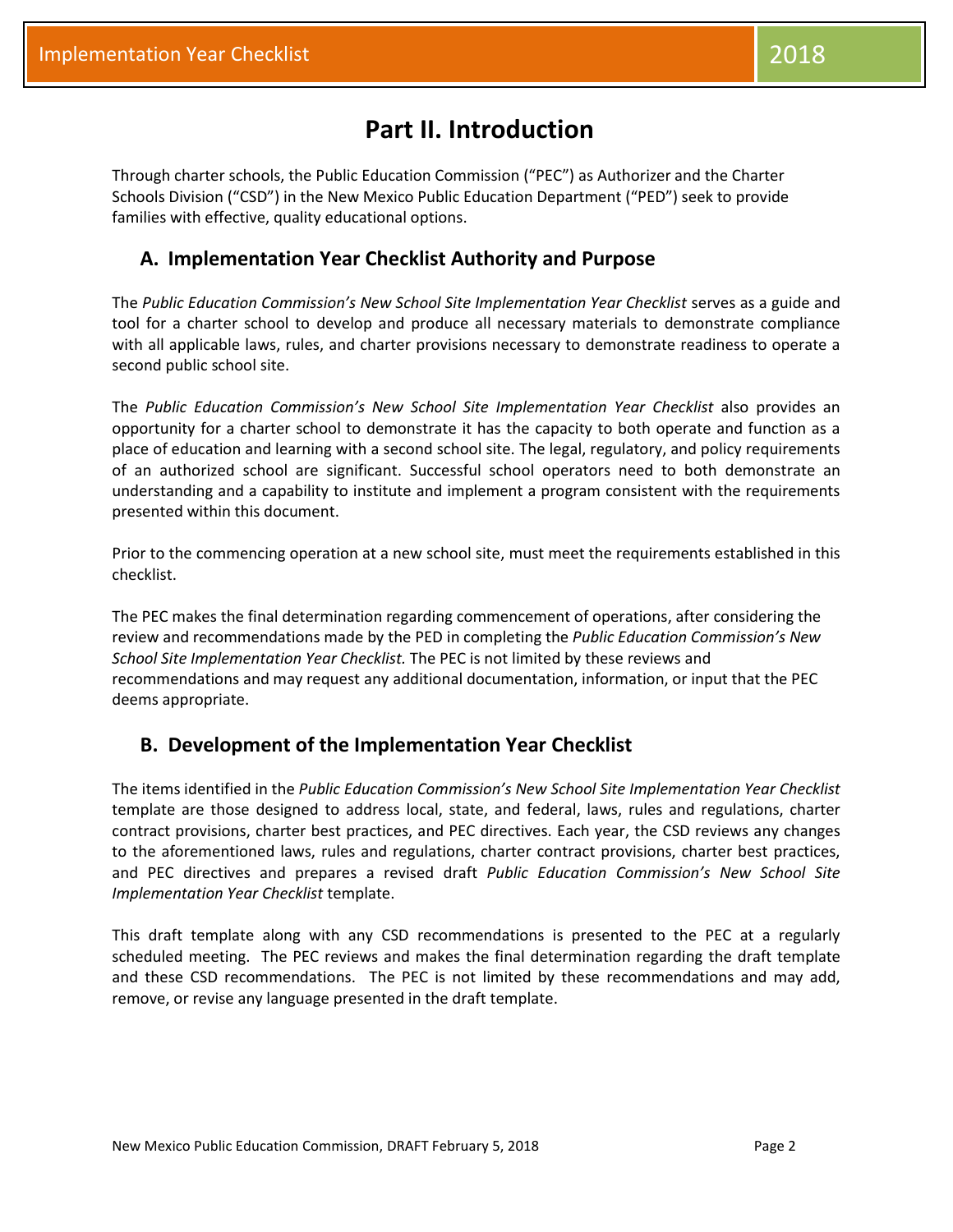### **C. Directions**

- 1. The items on the *Public Education Commission's New School Site Implementation Year Checklist* MUST be completed on or before June 1<sup>st</sup>, 2018 to receive a recommendation for commencement of operations.
- 2. All submissions and all documentation must be submitted to the CSD for review **on or before** the deadlines indicated. Documentation should be submitted online as provided in individual instructions provided to the School.
- 3. The CSD provides staff support to the PEC and will review all submissions. This review will provide the basis for any recommendation to the PEC.
- 4. The CSD will provide summary reports to the School which will detail a summary of all findings, issues, and concerns identified by CSD. The School is required to arrange a phone conference or in-person conference with CSD within 10 days of receipt of these summary reports. The purpose of this conference will be to discuss the issues and concerns identified by CSD.
- 5. Following receipt of a summary report, the school is required to address and resolve all findings, issues, and concerns prior to the next submission deadline.
- 6. Key Terms:
	- a. An **"Indicator"** is a stated compliance objective that **MUST** be addressed and completed by the school. These objectives may be legal, regulatory, charter contract provisions, charter school best practices, or PEC directives.
	- b. **"Documentation"** requires a school to submit copies of all policies, procedures, forms, protocols, spreadsheets, documents, or any other material that will provide evidence that the school has addressed or completed the relevant indicator and compliance objective.
	- c. **"Date of Completion"** is the date that CSD certifies that documentation addressed or completed the relevant indicator. This field will be left blank until such time as CSD has received sufficient documentation to certify that a relevant indicator was completed.
	- d. **"Findings"** are those CSD comments and notes which identify deficiencies in the "documentation" provided by the school and which details the reasons why CSD was unable to certify documentation as having addressed or completed the relevant indicator.
- 7. When an "Indicator" or "Documentation" names a statute, rule, or regulation, this is an indication that specific materials are required by statute, rule, or regulation. The school **MUST** address each element or provision that is required in the statute, rule, or regulation.
- 8. Some "Indicators" may require the school to consult, update, and receive approval from different agencies, departments, or divisions within the PED. The school must provide evidence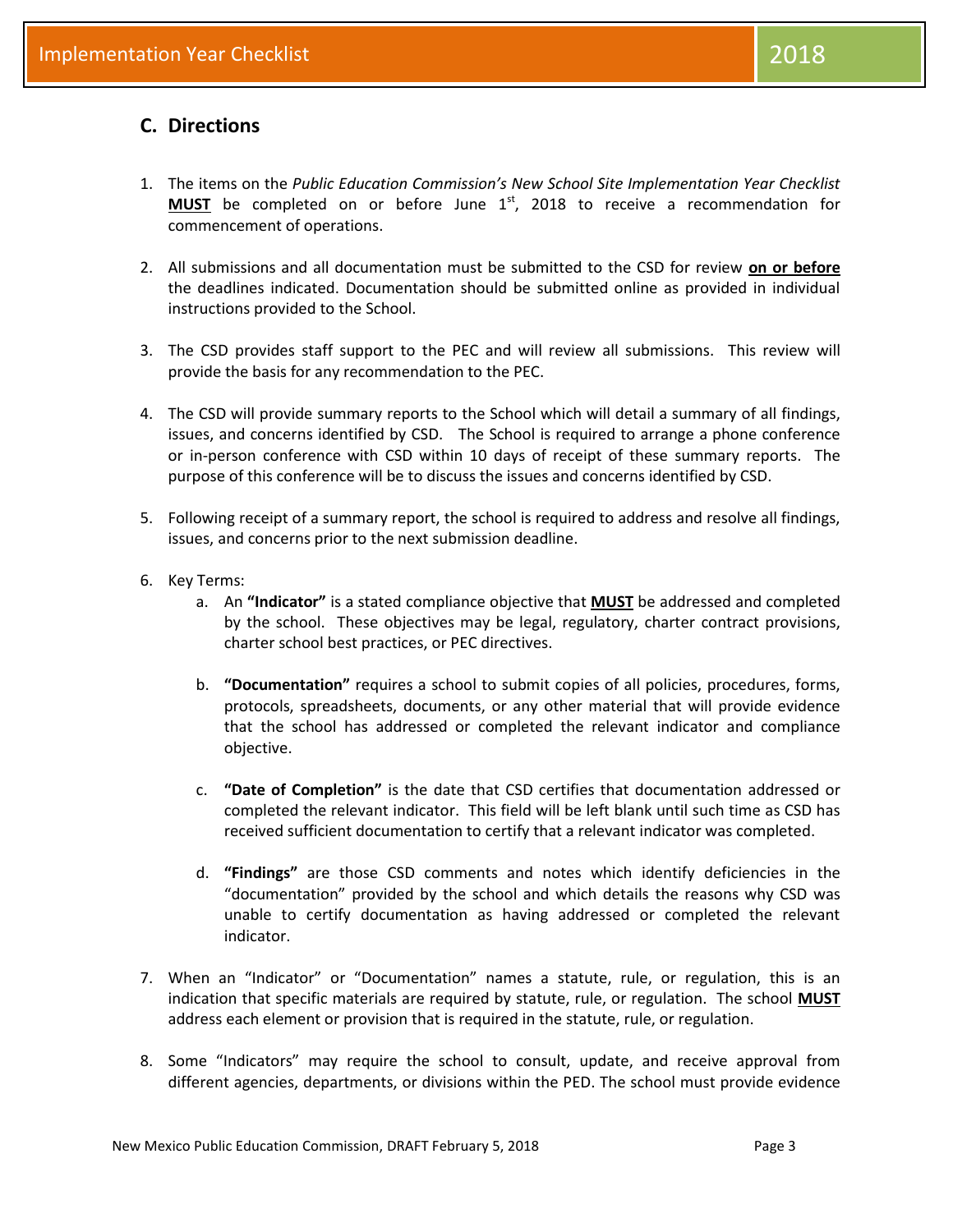of these consultations where indicated and provide copies to CSD of any materials provided to these different agencies, departments, or divisions.

- 9. Additional elements may be added to the *Public Education Commission's New School Site Implementation Year Checklist* based on changes to legislation, statute, regulation, or due to PEC direction or condition.
- 10. The PEC makes the final determination regarding the *Public Education Commission's New School Site Implementation Year Checklist* and any conditions of charter approval after considering the review and recommendations provided by the CSD. The PEC is not limited by these reviews and recommendations and may request any additional documentation, information, or input that the PEC deems appropriate.

### **D. Review Process**

Acting as staff support to the PEC, the CSD will review all school submissions and provide a summary report and any findings **within 30 days of a submission** deadline.

Generally, the CSD review process is as follows:

- 1) The school sends all policies, procedures and documents related to an indicator or documentation requirement prior to a submission date.
- 2) CSD consults any applicable laws, regulations, charter contract provisions, written PEC policies, or written guidance manuals applicable to the indicator or documentation required.
- 3) CSD analyzes the school documentation to determine whether all required elements of the applicable laws, regulations, charter contract provisions, written PEC policies, or written guidance manuals were addressed and satisfied.
- 4) Should all elements be addressed and satisfied, CSD then reviews the school documentation for completeness. CSD also considers implementation of the documentation to determine the feasibility of the documentation, and whether the described program is possible, consistent, and reasonable.
- 5) Finally, CSD reviews implementation and consistency in relationship to all other policies and procedures provided by the school.
- 6) In the case of PEC imposed conditions or application deficiencies, CSD consults the specific named deficiencies in the application and the specific condition imposed by the PEC.
- 7) CSD analyzes the school documentation to determine whether all application deficiencies identified and any PEC imposed conditions were corrected, addressed, or satisfied.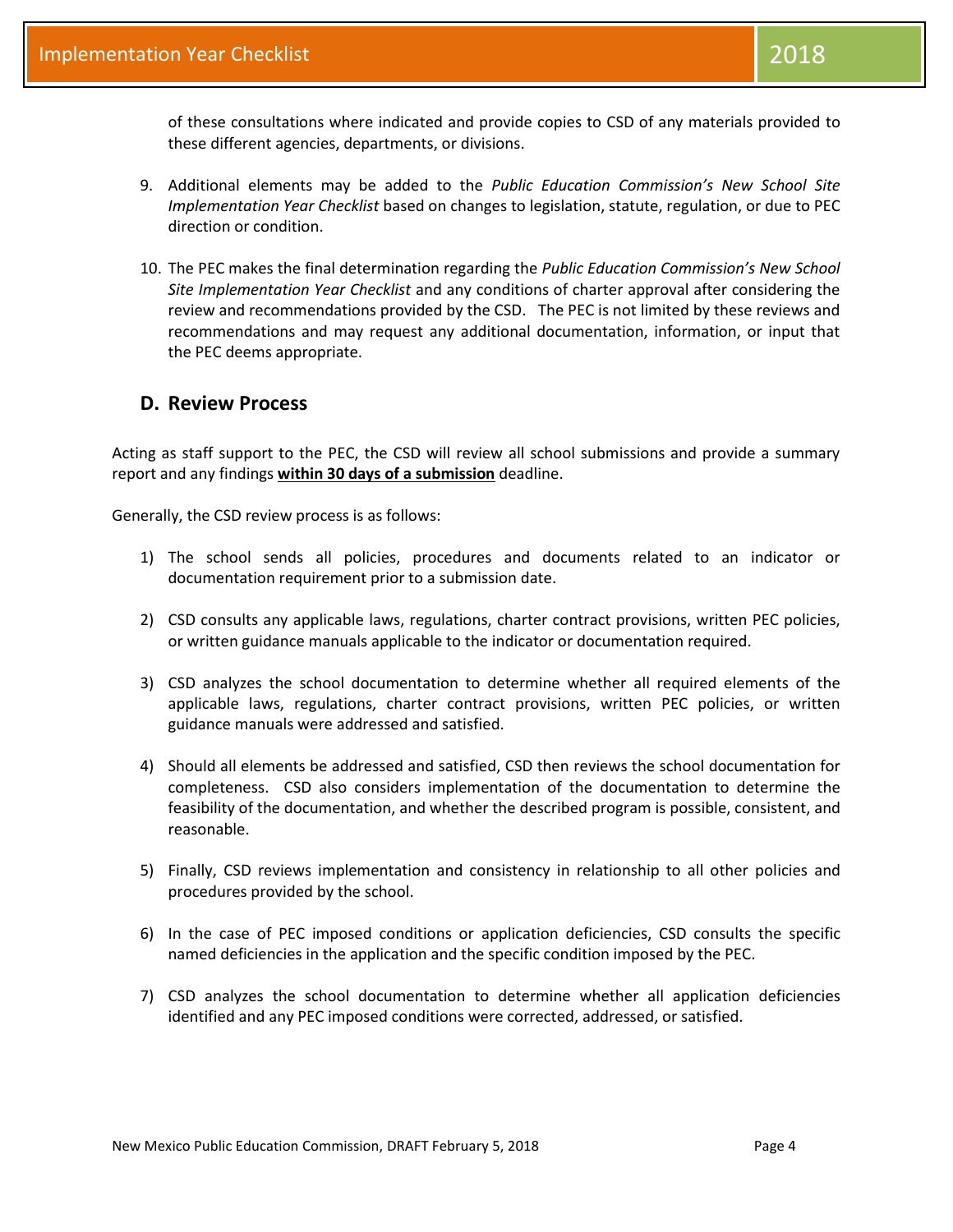# **Part III. Implementation Year Checklist**

|                                                                                                                                                                                                                                                                    |                                                                                                                                                                                                                                                                                                                                                                                                                     |                                     | INDIVIDUAL SCHOOL CONDITIONS TO BE MET PRIOR TO COMMENCEMENT OF |
|--------------------------------------------------------------------------------------------------------------------------------------------------------------------------------------------------------------------------------------------------------------------|---------------------------------------------------------------------------------------------------------------------------------------------------------------------------------------------------------------------------------------------------------------------------------------------------------------------------------------------------------------------------------------------------------------------|-------------------------------------|-----------------------------------------------------------------|
|                                                                                                                                                                                                                                                                    |                                                                                                                                                                                                                                                                                                                                                                                                                     | OPERATIONS (MAY 15th)               |                                                                 |
| <b>INDICATORS</b>                                                                                                                                                                                                                                                  | <b>DOCUMENTATION</b>                                                                                                                                                                                                                                                                                                                                                                                                | <b>DATE OF</b><br><b>COMPLETION</b> | <b>FINDINGS</b>                                                 |
| C.1. Timely obtain standing<br>as an approved Board of<br>Finance no more than 120<br>days after receiving written<br>notification of the approval<br>of the new application.<br>NMSA § 22-8-38;<br>NMAC § 6.80.4;<br>PEC Policy, Board of Finance<br>Application. | □ Condition Met.<br>PEC Policy, Board of<br>Finance Application.                                                                                                                                                                                                                                                                                                                                                    |                                     |                                                                 |
| C.2. Timely secure a facility                                                                                                                                                                                                                                      | $\square$ School has secured<br>a facility that meets<br>educational<br>occupancy standards<br>(E-Occupancy) and<br>school has provided<br>evidence of an E-<br>Occupancy<br>certificate.                                                                                                                                                                                                                           |                                     |                                                                 |
| that meets PSFA approval,<br>including condition index,<br>E-Occupancy, and<br>ownership or leasing<br>requirements no less than<br>two weeks prior to the<br>scheduled first day of<br>school.<br>NMSA § 22-8B-4.2                                                | $\Box$ School provides<br>either a copy of PSFA<br>report that shows<br>facility has a<br>condition rating<br>equal to or better<br>than the average<br>condition for all New<br>Mexico public<br>schools for that year<br>or the charter school<br>has documented<br>PSFA approval that<br>within eighteen<br>months of occupancy<br>the school will<br>achieve a rating<br>equal to or better<br>than the average |                                     |                                                                 |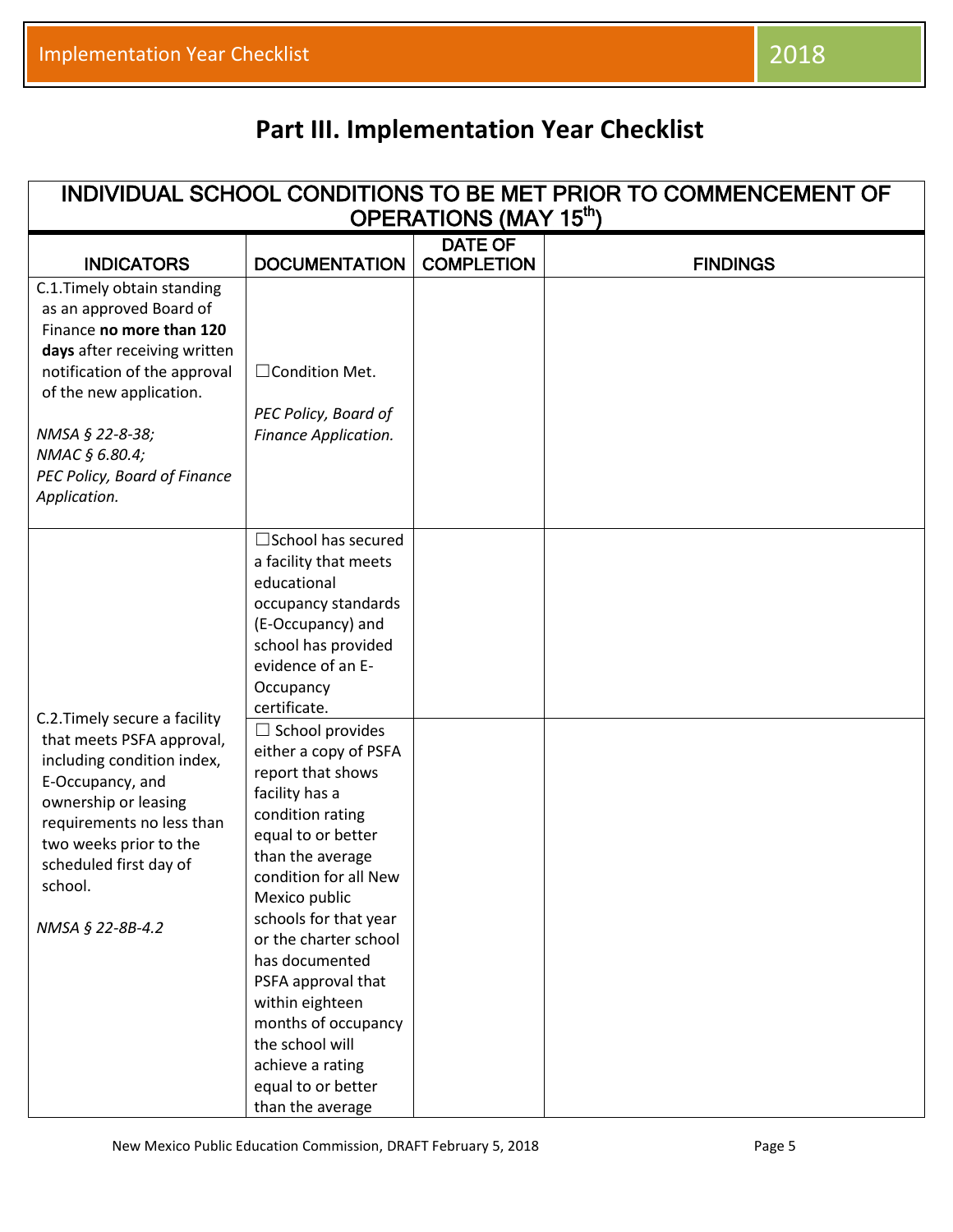|                                                                                                                                                                                                                                                                                                        | <b>New Mexico</b><br>condition index.                                                                                                                  |  |
|--------------------------------------------------------------------------------------------------------------------------------------------------------------------------------------------------------------------------------------------------------------------------------------------------------|--------------------------------------------------------------------------------------------------------------------------------------------------------|--|
|                                                                                                                                                                                                                                                                                                        | $\Box$ School provides<br>assurances to<br>demonstrate the<br>lease, lease<br>purchase, or<br>ownership<br>arrangement<br>complies with 22-8B-<br>4.2. |  |
| C.3.Attend all<br>implementation year<br>training and technical<br>assistance sessions hosted<br>by CSD.                                                                                                                                                                                               | □Condition Met.                                                                                                                                        |  |
| C.4.Attend all<br>implementation year<br>conferences to discuss with<br>CSD any issues, concerns,<br>and findings identified in<br>the Implementation Year<br>Checklist.                                                                                                                               | $\Box$ Condition Met.                                                                                                                                  |  |
| C.5. Correct all issues<br>concerns, and findings<br>identified in the<br><b>Implementation Year</b><br>Checklist.                                                                                                                                                                                     | □ Condition Met.                                                                                                                                       |  |
| C.6.As part of the contract<br>and framework negotiation<br>and approval process,<br>obtain the PEC approval of<br>any substantial proposed<br>changes to the educational<br>model, staffing,<br>organizational, and<br>governance plan, or finance<br>plan that were presented In<br>the application. | □ Condition Met.                                                                                                                                       |  |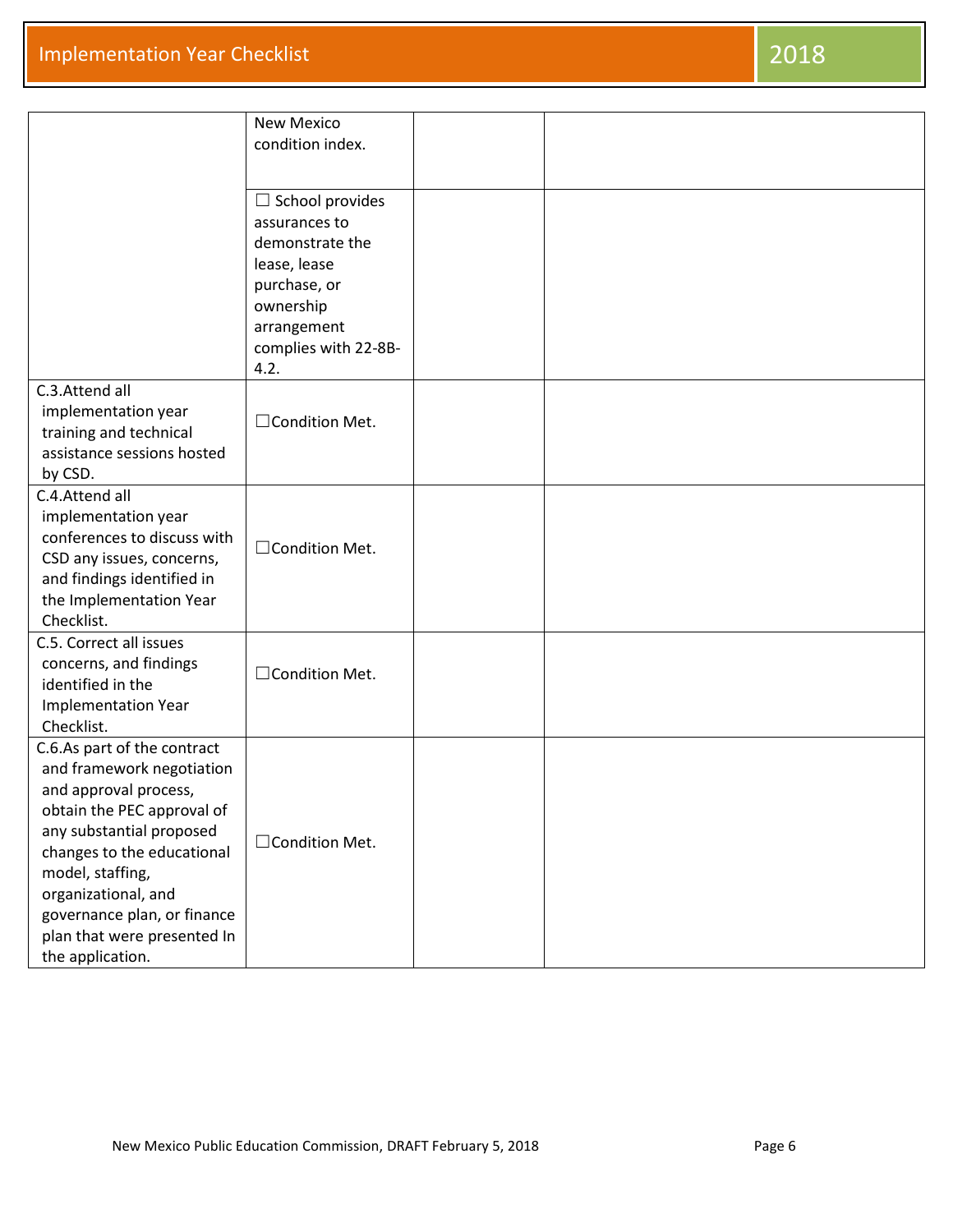| C.7. Address and correct any<br>application deficiencies that<br>were noted by both the<br>PED and the PEC. | □ Condition Met.                   |  |  |  |  |
|-------------------------------------------------------------------------------------------------------------|------------------------------------|--|--|--|--|
|                                                                                                             | <b>SUMMARY REPORT - CONDITIONS</b> |  |  |  |  |
|                                                                                                             |                                    |  |  |  |  |
|                                                                                                             |                                    |  |  |  |  |

| <b>INDICATORS</b>                                                                                                                                                                     | <b>DOCUMENTATION</b>                                                                                                                                                                                                                                                                                                                                          | <b>Date</b><br>Complete | <b>FINDINGS</b> |  |  |  |
|---------------------------------------------------------------------------------------------------------------------------------------------------------------------------------------|---------------------------------------------------------------------------------------------------------------------------------------------------------------------------------------------------------------------------------------------------------------------------------------------------------------------------------------------------------------|-------------------------|-----------------|--|--|--|
|                                                                                                                                                                                       | <b>ITEMS DUE BY MARCH 15th</b>                                                                                                                                                                                                                                                                                                                                |                         |                 |  |  |  |
| Status report on the<br>development and<br>acquisition of<br>facilities that meet E-<br>Occupancy, NMCI<br>requirements, and<br>ownership/lease<br>requirements.<br>NMSA § 22-8B-4.2. | $\Box$ Provide status report<br>that details:<br>Expected date of<br>1)<br>receiving E-<br>Occupancy<br>certificate.<br>Any current<br>2)<br>outstanding<br>construction items<br>that must be<br>completed before E-<br>Occupancy can occur.<br>NMCI score OR<br>3)<br>expected date of<br>receiving NMCI<br>score.<br>Approval from PSFA<br>4)<br>regarding |                         |                 |  |  |  |
|                                                                                                                                                                                       | ownership/lease<br>requirements OR                                                                                                                                                                                                                                                                                                                            |                         |                 |  |  |  |
|                                                                                                                                                                                       | identify outstanding<br>items that must be<br>completed before<br>PSFA approval can be                                                                                                                                                                                                                                                                        |                         |                 |  |  |  |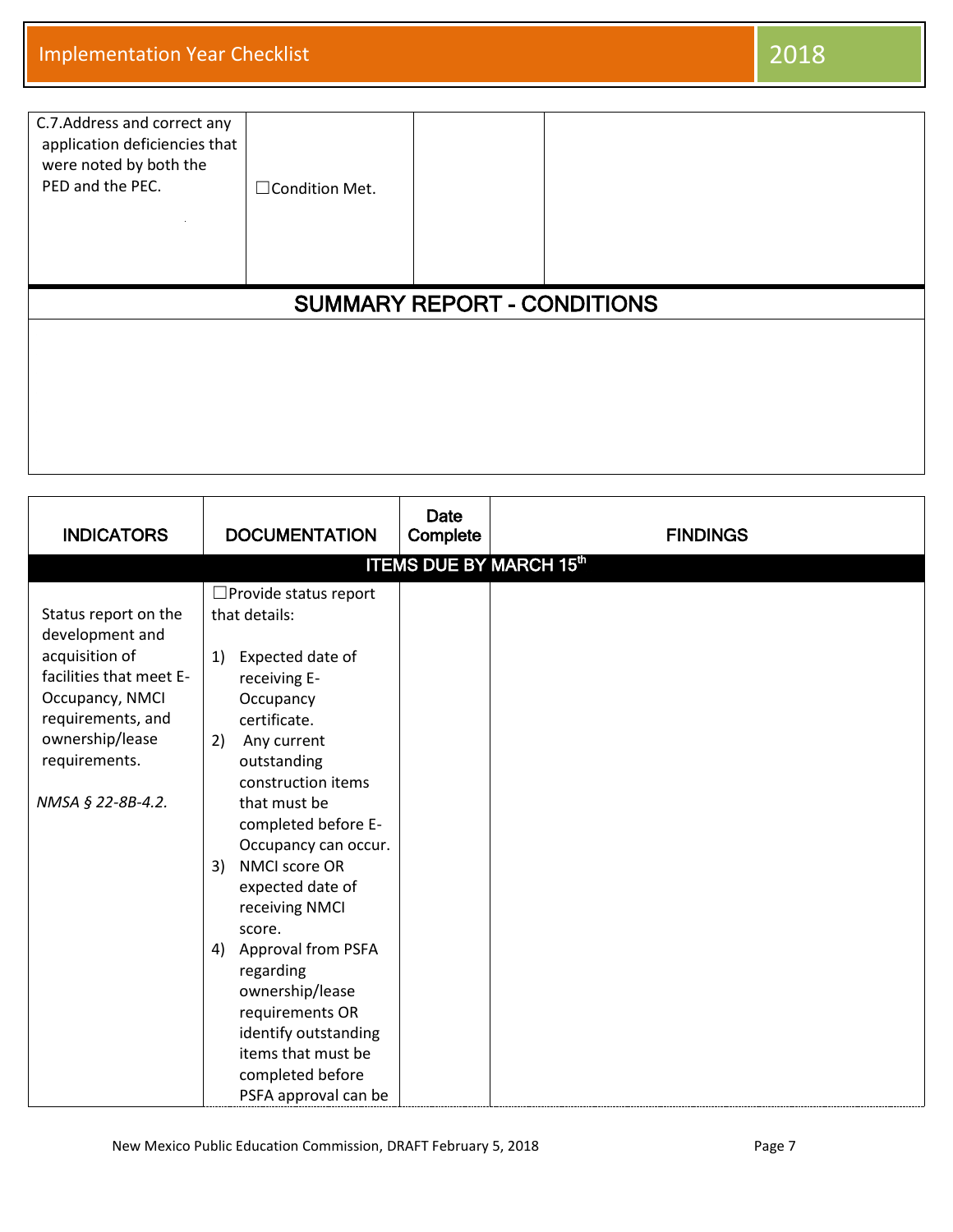|                                                                                                                                           | secured.                                                                                                                                                           |  |
|-------------------------------------------------------------------------------------------------------------------------------------------|--------------------------------------------------------------------------------------------------------------------------------------------------------------------|--|
|                                                                                                                                           | □School conflict of<br>interest policy and<br>procedures.                                                                                                          |  |
|                                                                                                                                           | NMSA § 22-8B-5.2.                                                                                                                                                  |  |
|                                                                                                                                           | $\Box$ Anti-nepotism policy<br>and procedures.                                                                                                                     |  |
|                                                                                                                                           | NMSA § 22-8B-10.                                                                                                                                                   |  |
|                                                                                                                                           | $\Box$ Background check<br>policy and procedures.                                                                                                                  |  |
|                                                                                                                                           | NMSA §§ 22-10A-5.                                                                                                                                                  |  |
| <b>Initial Basic Operating</b><br>Policies and<br>Procedures have been                                                                    | □ School FERPA policy<br>and procedures.                                                                                                                           |  |
| developed and<br>approved by                                                                                                              | 20 U.S.C. § 1232g.                                                                                                                                                 |  |
| Governing Body.<br>Charter Contract §<br>8.10; Charter Contract<br>$§ 8.11;$ Charter<br>Contract $§ 8.14;$<br>Charter Contract §<br>8.17. | □ School Complaint and<br><b>Grievance Policy</b><br>including a process for<br>receiving and resolving<br>community, parental,<br>and other public<br>complaints. |  |
|                                                                                                                                           | $\Box$ Volunteer policies and<br>procedures.                                                                                                                       |  |
|                                                                                                                                           | NMAC § 6.50.18.8.                                                                                                                                                  |  |
|                                                                                                                                           | $\Box$ Compulsory school<br>attendance policies and<br>procedures.                                                                                                 |  |
|                                                                                                                                           | NMSA § 22-12-2 et seq.<br>□ Compulsory school                                                                                                                      |  |
|                                                                                                                                           | attendance policies and<br>procedures - Provision to<br>conduct early<br>intervention for students<br>who have accumulated                                         |  |
|                                                                                                                                           | five (5) unexcused                                                                                                                                                 |  |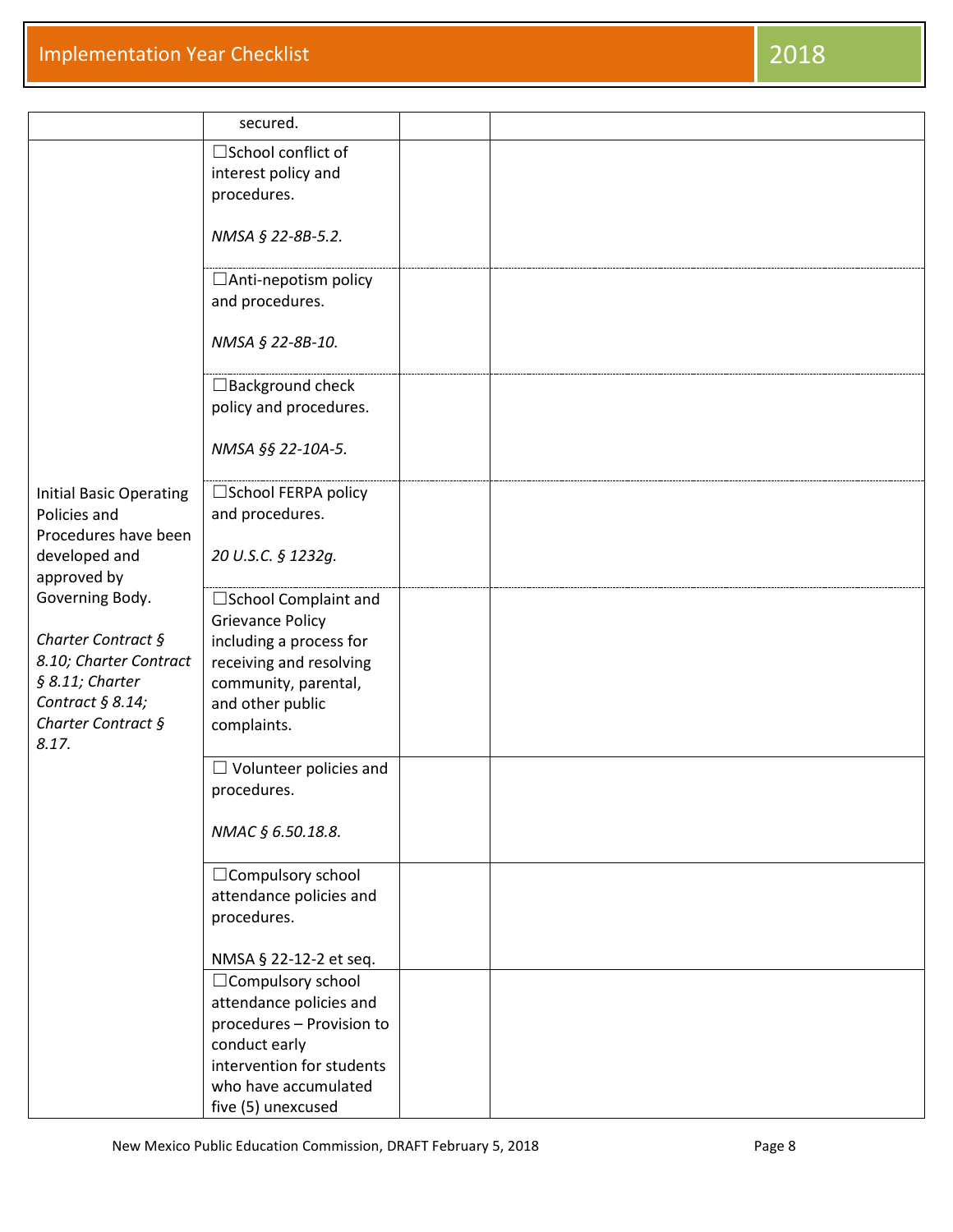| absences.<br>NMSA § 22-12-9.                                                                                                                                                   |  |
|--------------------------------------------------------------------------------------------------------------------------------------------------------------------------------|--|
| Compulsory school<br>attendance policies and<br>procedures - Provision to<br>notify the probation<br>office of the judicial<br>district where the<br>student resides following |  |
| notice of habitual<br>truancy.                                                                                                                                                 |  |
| NMSA § 22-12-7.                                                                                                                                                                |  |
| □Tobacco free policies<br>and procedures.                                                                                                                                      |  |
| NMAC § 6.12.4.                                                                                                                                                                 |  |
| $\Box$ Bullying prevention<br>policies and procedures.                                                                                                                         |  |
| NMAC § 6.12.7.                                                                                                                                                                 |  |
| $\Box$ Dual credit policies and<br>procedures.                                                                                                                                 |  |
| NMAC § 6.30.7.8.                                                                                                                                                               |  |
| $\Box$ Distance learning<br>policies and procedures.                                                                                                                           |  |
| NMAC § 6.30.8.                                                                                                                                                                 |  |
| $\Box$ Grade change policies<br>and procedures.                                                                                                                                |  |
| NMAC § 6.30.10                                                                                                                                                                 |  |
| $\square$ Policies, procedures,<br>and any forms for<br>ensuring parental access<br>to information regarding<br>professional                                                   |  |
| qualifications of teachers,<br>instructional support                                                                                                                           |  |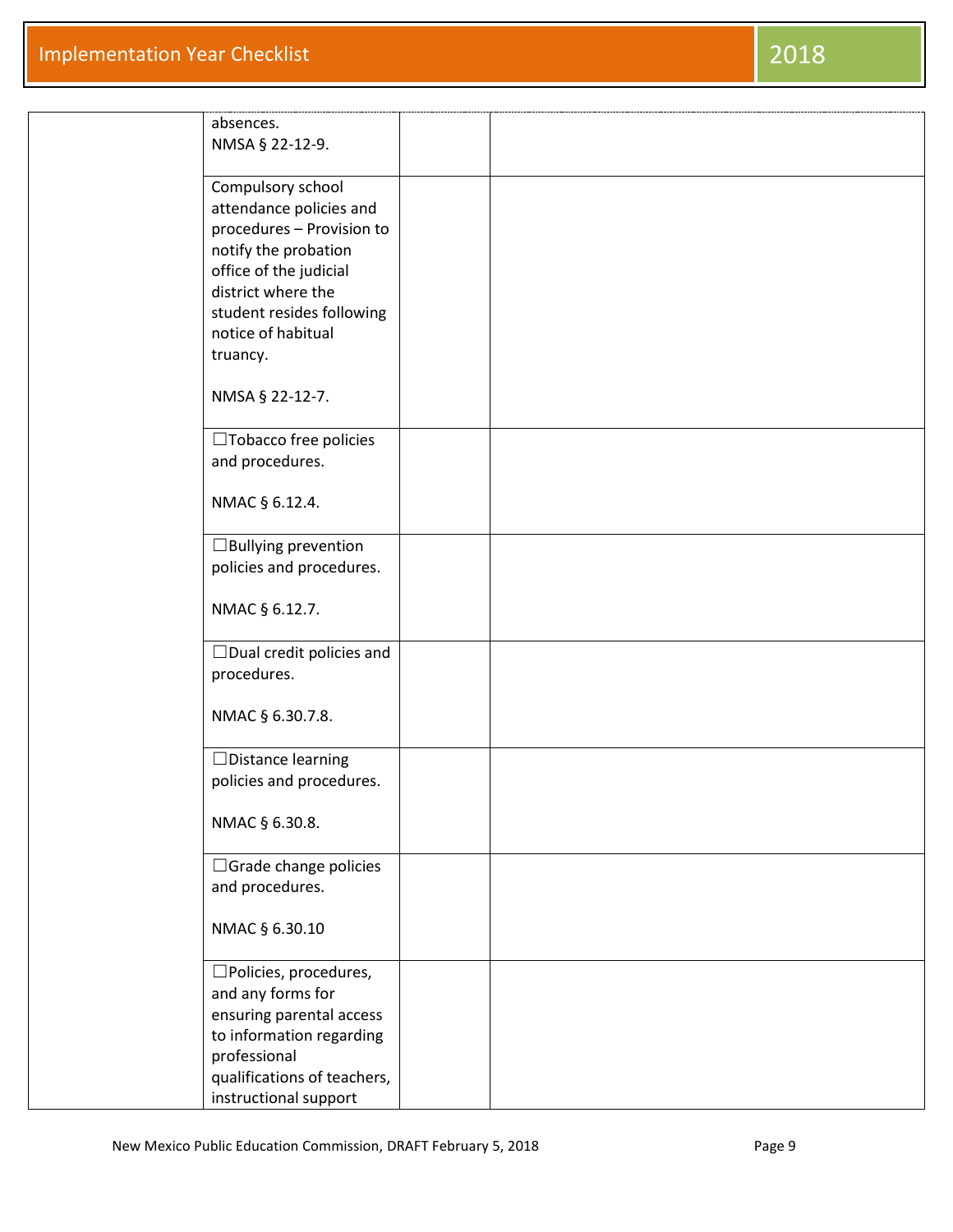| providers, and principals.                         |  |  |
|----------------------------------------------------|--|--|
| NMSA § 22-10A-16.                                  |  |  |
| $\Box$ Student information                         |  |  |
| system security policies<br>and procedures.        |  |  |
|                                                    |  |  |
| NMAC § 6.19.5.8.                                   |  |  |
| $\Box$ Staff discipline policies                   |  |  |
| and procedures.<br>NMAC § 6.69.2.8.                |  |  |
| $\square$ Policy, process, or plan                 |  |  |
| to disseminate "Code of<br>Ethics" and "Code of    |  |  |
| Professional Conduct" to                           |  |  |
| all licensed employees.                            |  |  |
| NMAC §§                                            |  |  |
| 6.60.9.81.,6.60.9.9.                               |  |  |
| $\square$ Policies and                             |  |  |
| procedures for<br>detention, suspension, or        |  |  |
| expulsion.                                         |  |  |
| NMAC § 6.11.2.12.                                  |  |  |
| $\Box$ Student discipline                          |  |  |
| policies and procedures.                           |  |  |
| NMSA § 22-5-4.3.                                   |  |  |
| NMAC § 6.11.2.1, et seq.                           |  |  |
| □ Student Handbook.                                |  |  |
| □ Staff Handbook.                                  |  |  |
|                                                    |  |  |
| $\Box$ Health services policies<br>and procedures. |  |  |
|                                                    |  |  |
| NMAC § 6.12.2;<br><b>Wellness Policy Guidance</b>  |  |  |
| Document.                                          |  |  |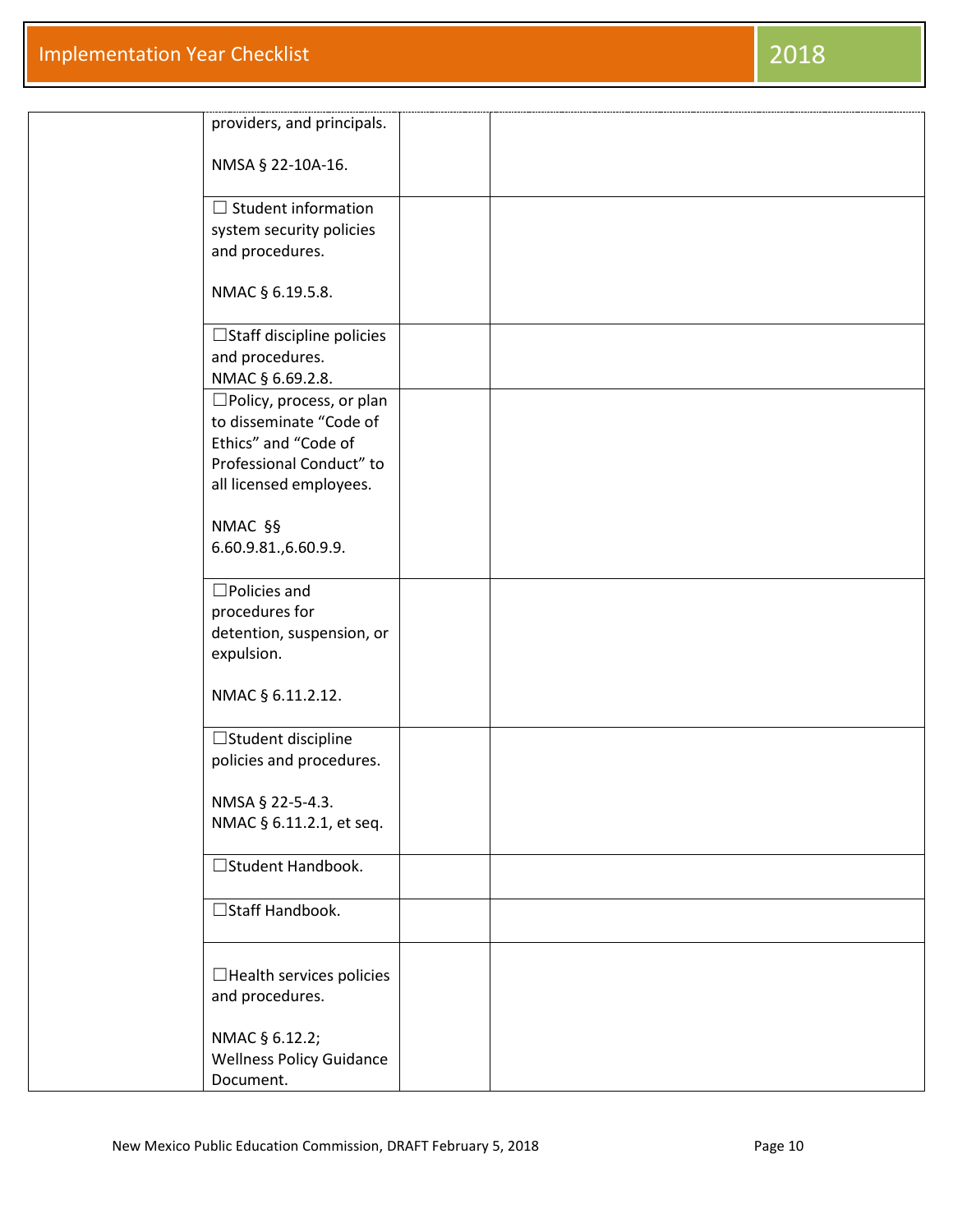| $\square$ School has provided<br>evidence that it has<br>developed wellness<br>policies and procedures<br>pursuant to NMAC §<br>6.12.6 and submitted<br>these to the Coordinated<br>School Health and<br><b>Wellness Bureau for</b><br>review. |  |
|------------------------------------------------------------------------------------------------------------------------------------------------------------------------------------------------------------------------------------------------|--|
|                                                                                                                                                                                                                                                |  |
| NMAC § 6.12.6;<br><b>Wellness Policy Guidance</b><br>Document.                                                                                                                                                                                 |  |
| $\Box$ School has provided                                                                                                                                                                                                                     |  |
| evidence that it has<br>developed an initial Safe<br>School plan pursuant to                                                                                                                                                                   |  |
| NMAC § 6.12.6 and                                                                                                                                                                                                                              |  |
| submitted these to the<br><b>Coordinated School</b>                                                                                                                                                                                            |  |
| <b>Health and Wellness</b>                                                                                                                                                                                                                     |  |
| Bureau for review.                                                                                                                                                                                                                             |  |
| NMAC § 6.12.6;<br>Safe Schools Guidance<br>Document.                                                                                                                                                                                           |  |
| $\Box$ Gun free schools                                                                                                                                                                                                                        |  |
| policy.                                                                                                                                                                                                                                        |  |
| NMSA § 30-7-2.1;<br>NMSA § 32A-2-33.                                                                                                                                                                                                           |  |
| $\Box$ Homeless youth<br>complaint policy and<br>Notice of Rights.                                                                                                                                                                             |  |
| NMAC § 6.10.3.9 (D).                                                                                                                                                                                                                           |  |
| $\Box$ Homeless education<br>and assistance policies<br>and procedures.                                                                                                                                                                        |  |
| <b>Homeless Policy</b><br>Guidance Document.                                                                                                                                                                                                   |  |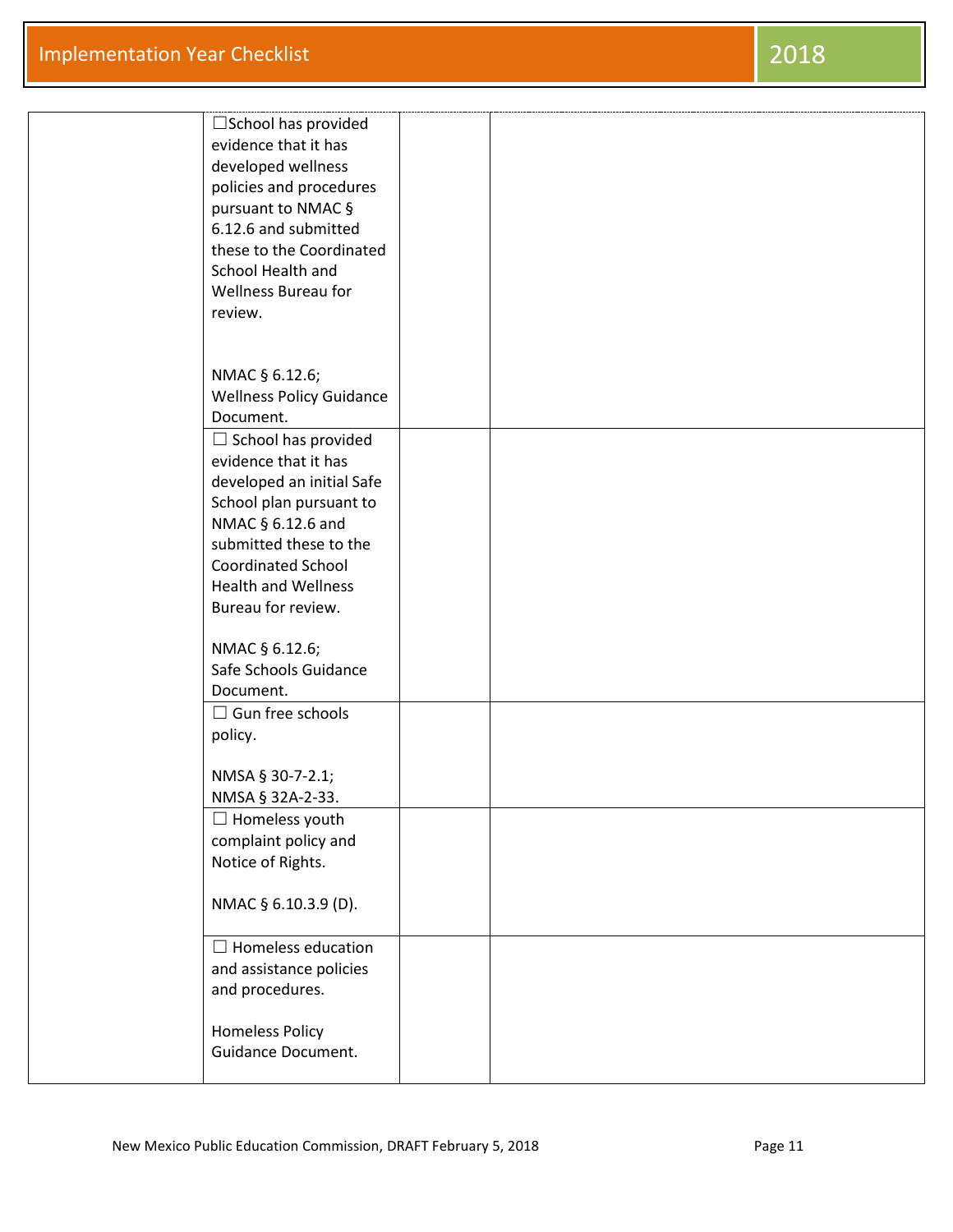## **Implementation Year Checklist** 2018

|                                   | $\Box$ Immunizations<br>policies and procedures.    |                                               |  |
|-----------------------------------|-----------------------------------------------------|-----------------------------------------------|--|
|                                   | NMAC § 6.12.2.8.                                    |                                               |  |
|                                   |                                                     |                                               |  |
|                                   | $\Box$ Pest Control policies &                      |                                               |  |
|                                   | procedures.                                         |                                               |  |
|                                   | NMAC 6.29.1.9(0)(6).                                |                                               |  |
|                                   | $\Box$ Written process and                          |                                               |  |
| <b>Detailed Staffing</b><br>Plan. | plan that details how the<br>governing body will    |                                               |  |
|                                   | identify, recruit, and hire                         |                                               |  |
| NMAC § 6.29.1.                    | a prospective head                                  |                                               |  |
|                                   | administrator.                                      |                                               |  |
|                                   | $\Box$ The school                                   |                                               |  |
|                                   | administration, school                              |                                               |  |
|                                   | mission, and legal<br>(licensing) criteria that     |                                               |  |
|                                   | will be used to evaluate                            |                                               |  |
|                                   | candidates and identify                             |                                               |  |
|                                   | an appropriate head                                 |                                               |  |
|                                   | administrator.                                      |                                               |  |
|                                   | $\Box$ A detailed timeline for                      |                                               |  |
|                                   | recruiting, interviewing,                           |                                               |  |
|                                   | selection, conducting                               |                                               |  |
|                                   | background checks, and<br>signing of a contract for |                                               |  |
|                                   | the head administrator                              |                                               |  |
|                                   | that must be completed                              |                                               |  |
|                                   | prior to June 1st.                                  |                                               |  |
|                                   | $\Box$ A list of all prospective                    |                                               |  |
|                                   | staff positions and a                               |                                               |  |
|                                   | description of the                                  |                                               |  |
|                                   | required licensure for<br>each position.            |                                               |  |
|                                   |                                                     |                                               |  |
|                                   | $\Box$ RTI & SAT policies and                       |                                               |  |
|                                   | procedures.                                         |                                               |  |
|                                   |                                                     |                                               |  |
|                                   |                                                     | <b>SUMMARY REPORT - ITEMS DUE BY MARCH 15</b> |  |
|                                   |                                                     |                                               |  |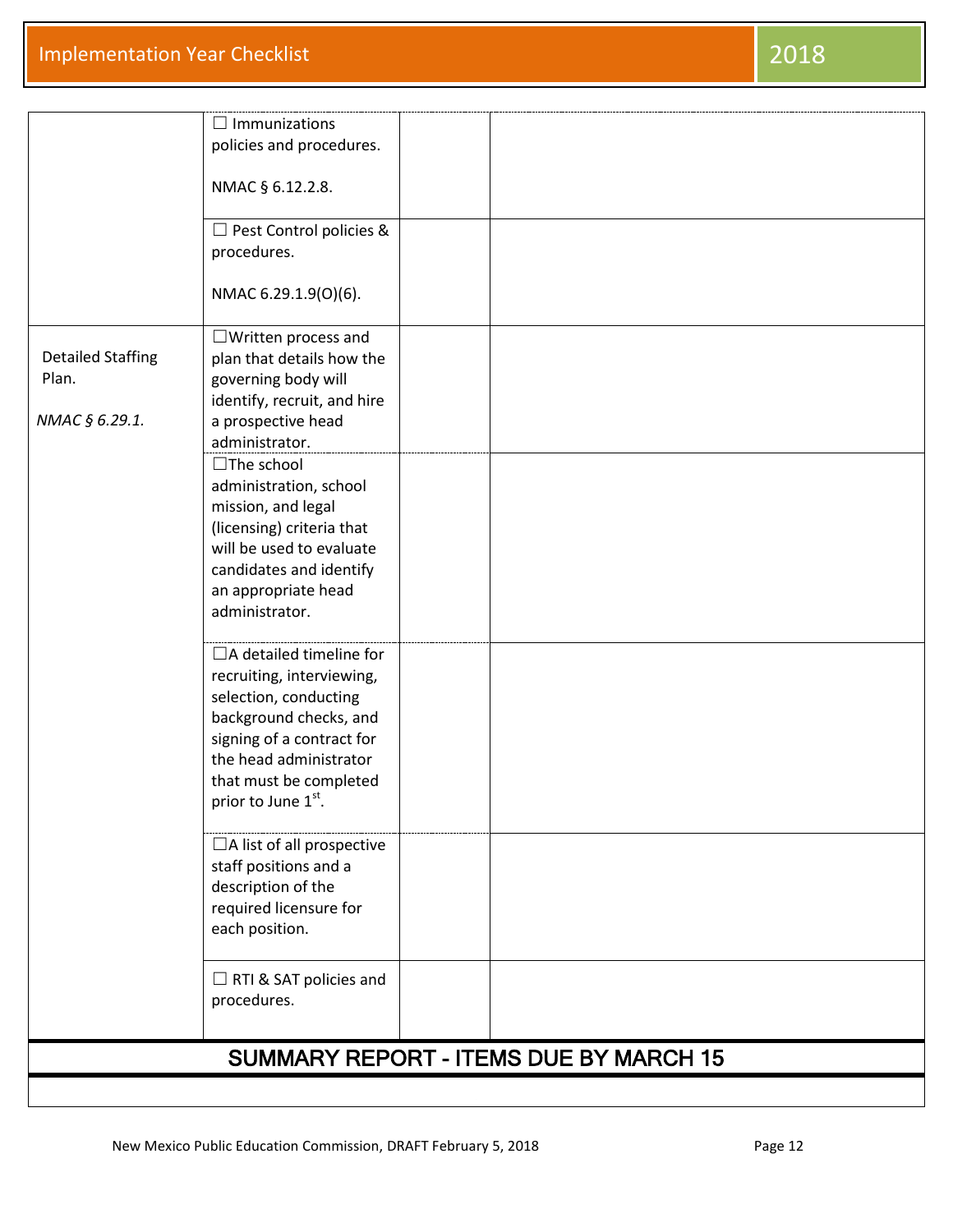| <b>INDICATORS</b>                                                                                                                           | <b>DOCUMENTATION</b>                                                                                                                                                                                                                                                                                                                                                                                                                                                                                                | <b>Date</b><br>Complete | <b>FINDINGS</b> |  |  |  |
|---------------------------------------------------------------------------------------------------------------------------------------------|---------------------------------------------------------------------------------------------------------------------------------------------------------------------------------------------------------------------------------------------------------------------------------------------------------------------------------------------------------------------------------------------------------------------------------------------------------------------------------------------------------------------|-------------------------|-----------------|--|--|--|
| <b>ITEMS DUE BY MAY 1st.</b>                                                                                                                |                                                                                                                                                                                                                                                                                                                                                                                                                                                                                                                     |                         |                 |  |  |  |
| Budget Plan.<br>The budget plan<br>should be done using<br>the most current<br>Uniform Chart of<br>Accounts (UCOA).<br>NMAC § 6.20.2.13(C). | $\Box$ Budget plan based on<br>projected enrollment<br>submitted to the School<br>Budget Bureau. A copy<br>must be sent to CSD.<br>$\Box$ Projected student<br>membership for the<br>upcoming school year.<br>Projections should<br>indicate number of<br>projected students by<br>grade level. Membership<br>projections <b>must</b> also<br>detail what evidence and<br>basis there is for this<br>projection.<br>□ Current Enrollment<br>and current enrollment<br>as a percentage of<br>membership projections. |                         |                 |  |  |  |
| <b>Enrollment processes</b><br>and policies that<br>comply with state<br>and federal<br>requirements.                                       | $\Box$ Detailed enrollment,<br>admission, and lottery<br>policy.<br>See CSD FAQ: Lottery                                                                                                                                                                                                                                                                                                                                                                                                                            |                         |                 |  |  |  |
| NMSA § 22-8B-4.1;<br>NMAC § 6.80.4.19;<br>NMAC § 6.80.4.13;<br><b>Charter Contract 8.03</b><br>19                                           | $\Box$ All necessary forms for<br>enrollment, admission,<br>and lottery, including<br>admission application<br>and lottery forms.                                                                                                                                                                                                                                                                                                                                                                                   |                         |                 |  |  |  |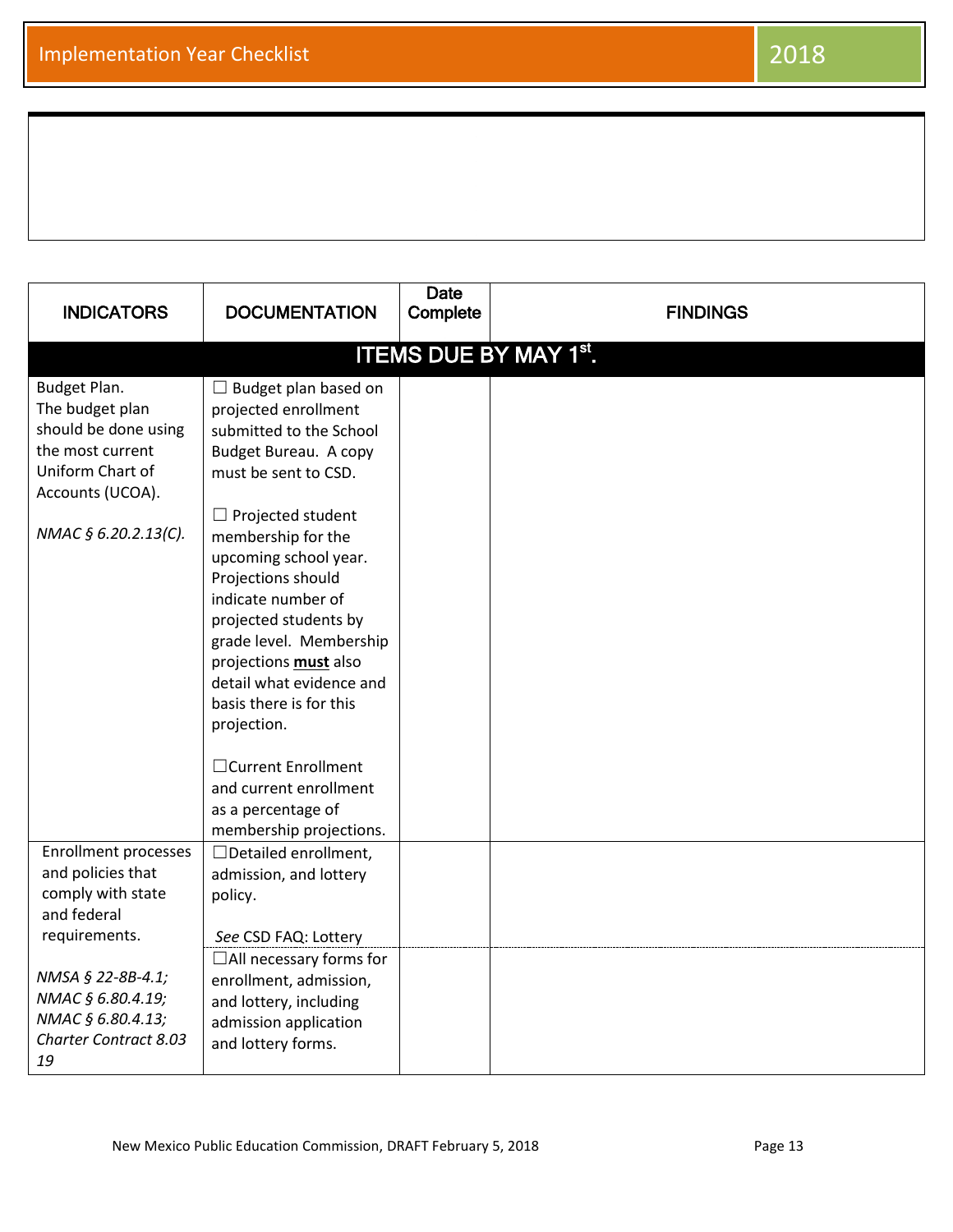|                                                                                                                                                                                       | $\exists$ Evidence that school is<br>advertising with<br>newspapers, bulletin<br>boards, and other<br>methods.                                                                                                                                                                                                                                                                                                                                                                                                                                                                                                                                                                    |  |  |
|---------------------------------------------------------------------------------------------------------------------------------------------------------------------------------------|-----------------------------------------------------------------------------------------------------------------------------------------------------------------------------------------------------------------------------------------------------------------------------------------------------------------------------------------------------------------------------------------------------------------------------------------------------------------------------------------------------------------------------------------------------------------------------------------------------------------------------------------------------------------------------------|--|--|
| Status report on the<br>development and<br>acquisition of<br>facilities that meet E-<br>Occupancy, NMCI<br>requirements, and<br>ownership/lease<br>requirements.<br>NMSA § 22-8B-4.2. | $\Box$ Provide status report<br>that details:<br>Expected date of<br>5)<br>receiving E-<br>Occupancy<br>certificate.<br>Any current<br>6)<br>outstanding<br>construction items<br>that must be<br>completed before E-<br>Occupancy can occur.<br>NMCI score OR<br>7)<br>expected date of<br>receiving NMCI<br>score.<br>Approval from PSFA<br>8)<br>regarding<br>ownership/lease<br>requirements OR<br>identify outstanding<br>items that must be<br>completed before<br>PSFA approval can be<br>secured.<br>$\square$ Provide evidence that<br>contact has been made<br>with PSFA regarding the<br>facilities plan and that<br>contact has been made<br>within the last 30 days. |  |  |
| Financial<br>$3-1.1.$<br>Control.                                                                                                                                                     | $\Box$ Provide adequate<br><b>Internal Control</b><br>Procedures<br>NMAC §§<br>$6.20.2.11 - 6.20.2.18$ .                                                                                                                                                                                                                                                                                                                                                                                                                                                                                                                                                                          |  |  |
|                                                                                                                                                                                       | $\Box$ Establish and<br>implement written                                                                                                                                                                                                                                                                                                                                                                                                                                                                                                                                                                                                                                         |  |  |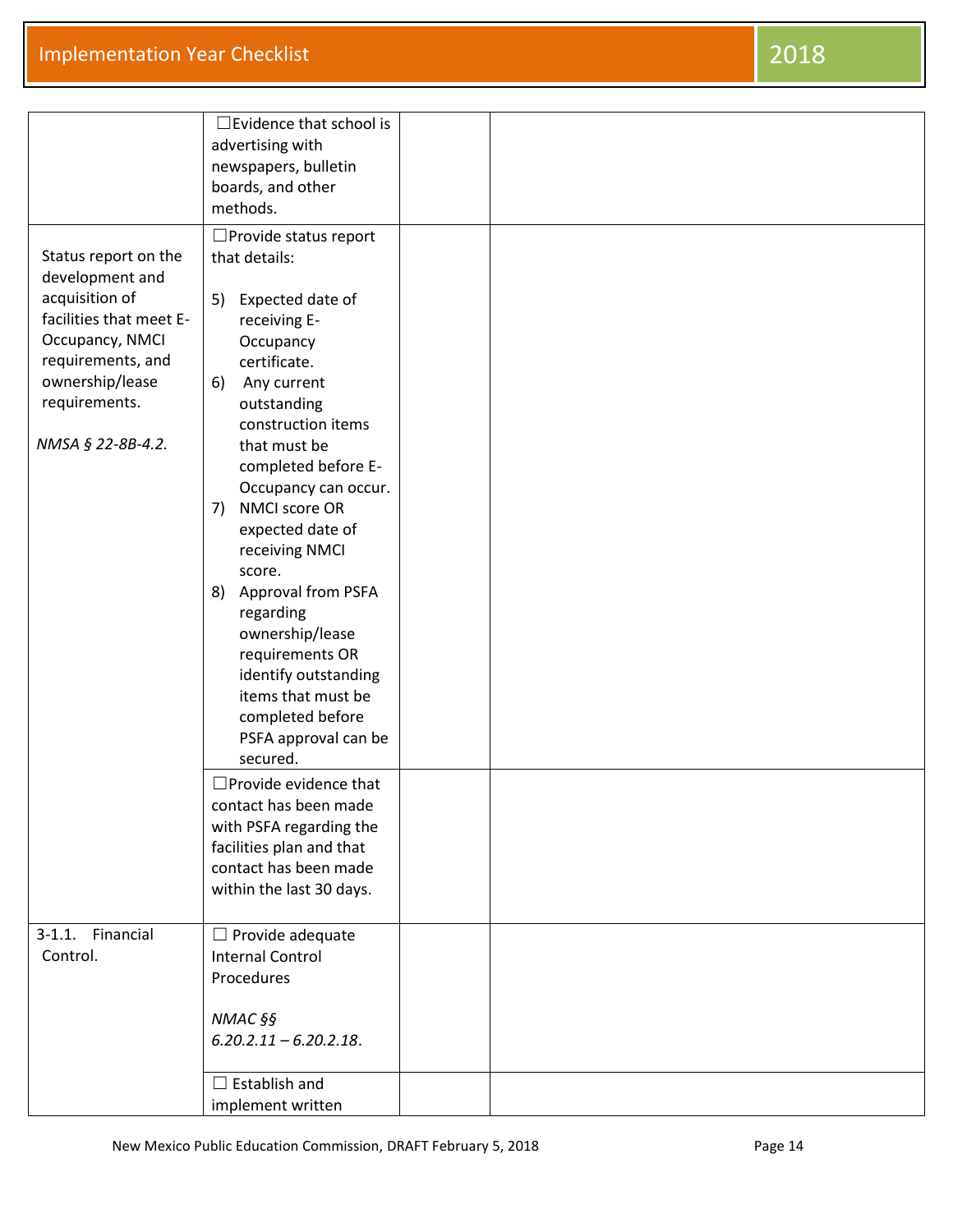| procurement procedures<br>consistent with state and<br>federal law and<br>regulations.<br>NMAC § 6.20.2.17; |                                                   |
|-------------------------------------------------------------------------------------------------------------|---------------------------------------------------|
| 34 CFR 74.44.                                                                                               | SUMMARY REPORT - ITEMS DUE BY MAY 1 <sup>st</sup> |

| <b>INDICATORS</b>                                                              | <b>DOCUMENTATION</b>                                                                                                                                           | <b>Date</b> | <b>FINDINGS</b>               |
|--------------------------------------------------------------------------------|----------------------------------------------------------------------------------------------------------------------------------------------------------------|-------------|-------------------------------|
|                                                                                |                                                                                                                                                                | Complete    |                               |
|                                                                                |                                                                                                                                                                |             | <b>ITEMS DUE BY JUNE 1st.</b> |
| Director / Principal<br>/Administrator in<br>place and holds<br>administrative | $\Box$ Copy of<br>administrator's<br>license(s).<br>$\Box$ Signed contract with                                                                                |             |                               |
| license.                                                                       | position description.                                                                                                                                          |             |                               |
| NMSA § 22-10A-3;<br>NMSA § 22-8B-10.                                           | $\Box$ Evidence that<br>employment of head<br>administrator and<br>licensed school<br>employees in compliance<br>with nepotism rule as<br>defined in 22-8B-10. |             |                               |
| Membership<br>Projections &<br>Enrollment.<br>NMSA § 22-8-12.1.                | □ Provide an update on<br>current enrollment by<br>grade level and as a<br>percentage of projected<br>enrollment.                                              |             |                               |
| Assessment Plan<br>Developed.<br>NMAC § 6.80.4.9(E).                           | $\square$ Evidence interim<br>assessments have been<br>identified and budgeted,<br>and that there has been<br>contact with an identified                       |             |                               |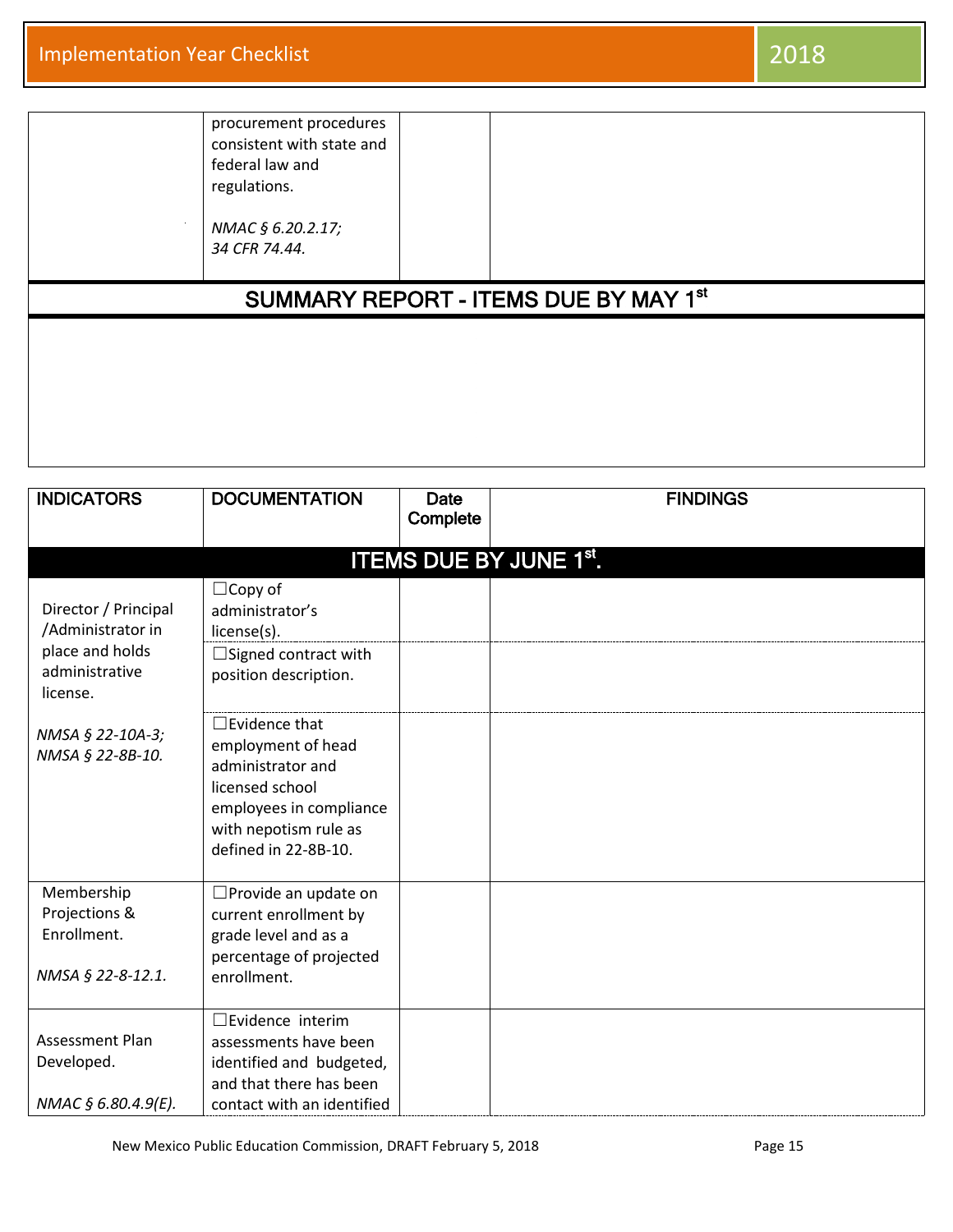|                       | assessment company.        |  |
|-----------------------|----------------------------|--|
|                       |                            |  |
|                       |                            |  |
|                       |                            |  |
|                       | $\square$ Provide plan and |  |
|                       | schedule for               |  |
|                       | administration of interim  |  |
|                       | assessment(s) and for      |  |
|                       |                            |  |
|                       | administration of PARCC,   |  |
|                       | W-IDA / W-APT / ACCESS     |  |
|                       | or any other planned       |  |
|                       | assessments.               |  |
|                       |                            |  |
| 5-15.2.Staffing Plan. | $\Box$ Status report on    |  |
|                       | recruitment and hiring to  |  |
|                       | meet staffing needs.       |  |
|                       |                            |  |
|                       | $\Box$ Timelines to secure |  |
|                       | licensing and              |  |
|                       | backgrounds for each       |  |
|                       |                            |  |
|                       | prospective staff          |  |
|                       | member.                    |  |
|                       |                            |  |
|                       | $\Box$ Special education   |  |
|                       | staffing plan / contracts. |  |
|                       |                            |  |
|                       | $\Box$ Plan and forms to   |  |
| Professional          | implement professional     |  |
| development plan.     | development plans          |  |
|                       | (PDPs) for individual      |  |
| Charter Contract §    | teachers.                  |  |
| 8.02; Charter         |                            |  |
| Contract $§ 8.12.$    | NMAC § 6.65.2.8;           |  |
|                       | NMAC § 6.30.5.13;          |  |
|                       | NMAC § 6.30.12.11.         |  |
|                       |                            |  |
|                       |                            |  |
|                       | $\Box$ Mentorship program  |  |
|                       | and any necessary forms    |  |
|                       | or tools to be used for    |  |
|                       | novice teachers.           |  |
|                       |                            |  |
|                       | NMAC § 6.60.10.            |  |
|                       |                            |  |
|                       | Plan and forms to          |  |
|                       | implement professional     |  |
|                       | development plans          |  |
|                       | (PDPs) for all individual  |  |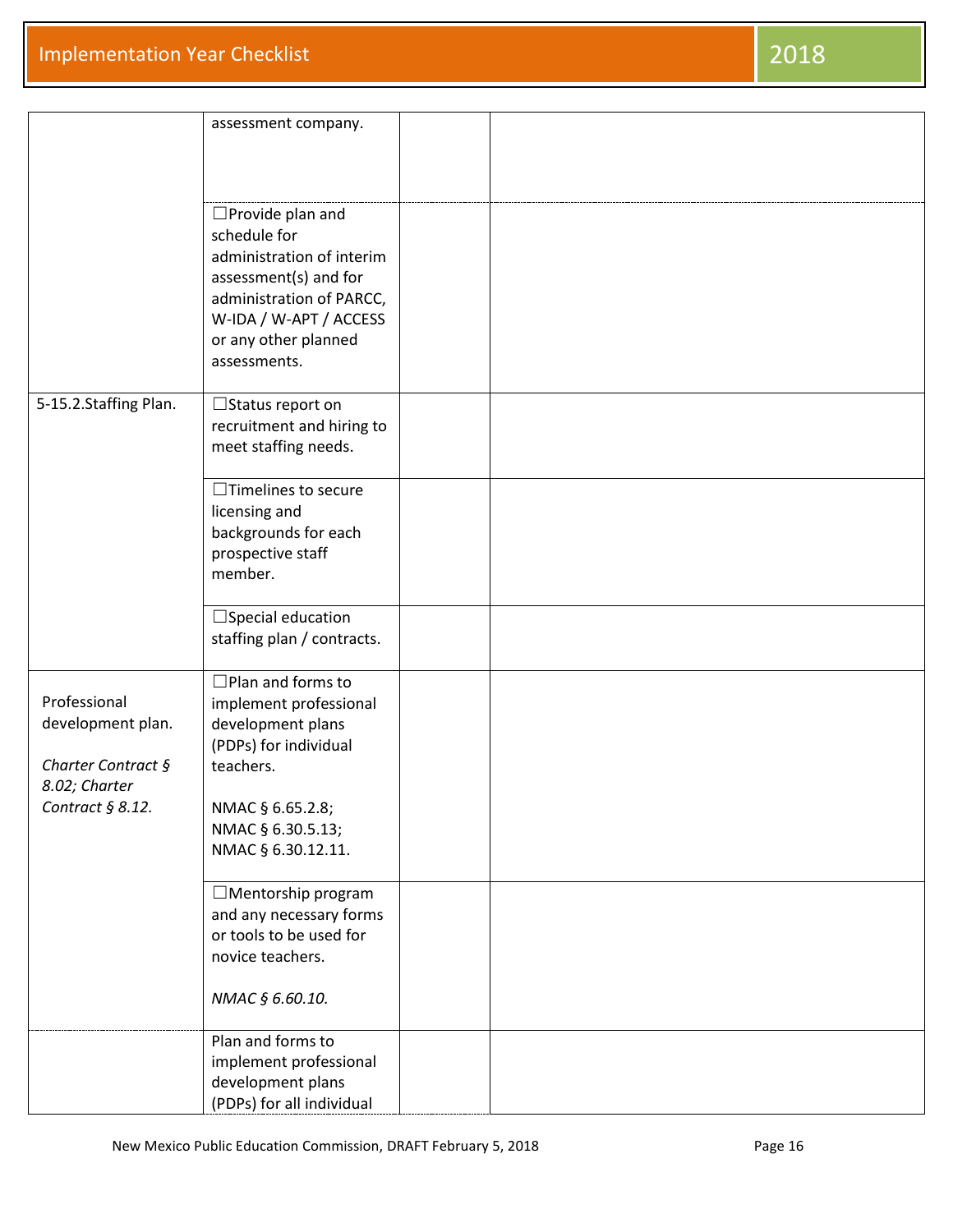## **Implementation Year Checklist** 2018

|                                                                                                    | teachers.                                                                                                                                                                   |  |
|----------------------------------------------------------------------------------------------------|-----------------------------------------------------------------------------------------------------------------------------------------------------------------------------|--|
|                                                                                                    | NMAC § 6.65.2.8;<br>NMAC § 6.30.5.13;<br>NMAC § 6.30.12.11.                                                                                                                 |  |
| 5-15.3.Special<br>Education.<br>IDEA 2004;                                                         | $\Box$ School special<br>education & 504 policies<br>and procedures.                                                                                                        |  |
| 29 U.S.C. § 701<br>(otherwise known as<br>Section 504 of the<br>Rehabilitation Act of              | $\Box$ Completed special<br>education template.<br>Memorandum from                                                                                                          |  |
| $1973$ :<br>NMSA § 22-13-5;<br>NMSA § 22-13-8);<br>NMAC 6.29.1.9;<br>NMAC § 6.29.5.1, et<br>seq.;  | Director Baca, NM<br><b>Special Education Bureau</b><br>to Charter School<br>Administrators (June 2,<br>$2014$ ).                                                           |  |
| NMAC § 6.31.2, et<br>seq.                                                                          | $\Box$ Procedures and any<br>necessary forms for<br>tracking special<br>education ancillary and<br>direct services.                                                         |  |
|                                                                                                    | $\Box$ School ELL policies<br>and procedures.                                                                                                                               |  |
|                                                                                                    | $\Box$ Copies of all forms<br>and surveys to be used in<br>the application of the ELL<br>policies and procedures.                                                           |  |
| 5-15.4.School Directed<br>Program Time<br>Requirements.                                            | Provide a school<br>schedule, calendar, or<br>any other necessary<br>documentation that                                                                                     |  |
| NMSA § 22-8-9;<br>NMSA § 22-2-8.1;<br>NMAC 6.29.1.9(I);<br><b>Instructional Hour</b><br>Worksheet. | ensures minimum school<br>directed program time is<br>provided for the grades<br>served and adequate<br>instructional time is<br>provided to support the<br>school program. |  |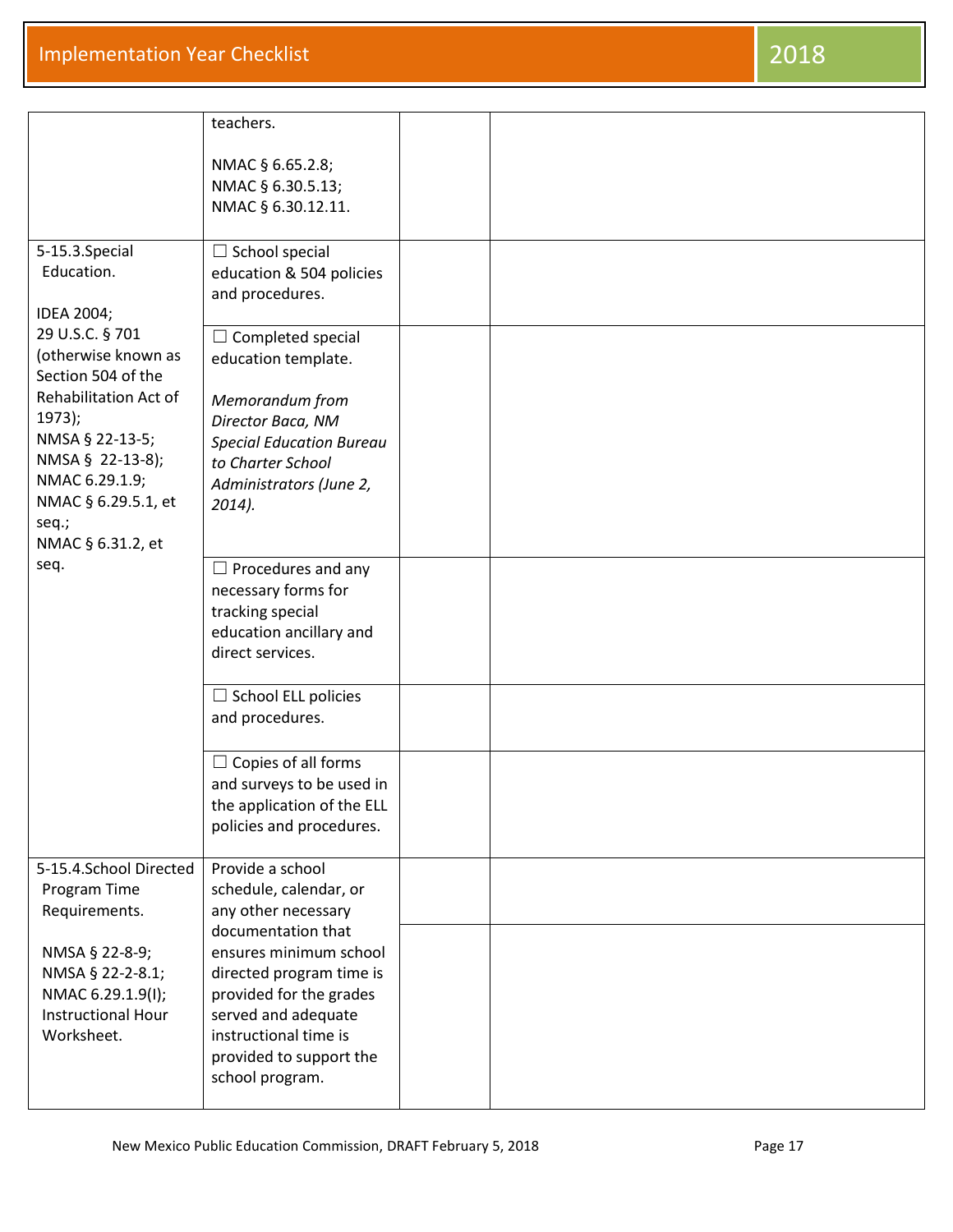## **Implementation Year Checklist** 2018

| 5-15.5. High school | $\Box$ Graduation                      |                                         |  |
|---------------------|----------------------------------------|-----------------------------------------|--|
| requirements.       | requirements. (Only                    |                                         |  |
|                     | applicable for schools                 |                                         |  |
| (This indicator is  | that serve grade 12)                   |                                         |  |
| applicable only to  |                                        |                                         |  |
| schools that serve  | NMSA § 22-13-1.1                       |                                         |  |
| grades 6-12.)       |                                        |                                         |  |
|                     | $\Box$ Next Step Plan forms,           |                                         |  |
| Charter Contract §  | policies and procedures.               |                                         |  |
| 8.02.               | (Only applicable for                   |                                         |  |
|                     | schools that serve grades              |                                         |  |
|                     | $8-12$ ).                              |                                         |  |
|                     |                                        |                                         |  |
|                     | NMSA § 22-13-1.1                       |                                         |  |
|                     | □ School Athletic Equity               |                                         |  |
|                     | policies and procedures                |                                         |  |
|                     | (Only applicable for                   |                                         |  |
|                     | schools that serve grades<br>$7-12$ ). |                                         |  |
|                     |                                        |                                         |  |
|                     | NMAC § 6.13.4                          |                                         |  |
|                     |                                        |                                         |  |
|                     |                                        | SUMMARY REPORT - ITEMS DUE BY June 1st. |  |
|                     |                                        |                                         |  |
|                     |                                        |                                         |  |
|                     |                                        |                                         |  |
|                     |                                        |                                         |  |
|                     |                                        |                                         |  |
|                     |                                        |                                         |  |
|                     |                                        |                                         |  |
|                     |                                        |                                         |  |
|                     |                                        |                                         |  |
|                     |                                        |                                         |  |
|                     |                                        |                                         |  |
|                     |                                        |                                         |  |
|                     |                                        |                                         |  |
|                     |                                        |                                         |  |

| <b>INDICATORS</b>                                | DOCUMENTATION | Date of<br>Completion | <b>FINDINGS</b> |  |  |
|--------------------------------------------------|---------------|-----------------------|-----------------|--|--|
| <b>ITEMS DUE TWO WEEKS PRIOR TO OPENING DATE</b> |               |                       |                 |  |  |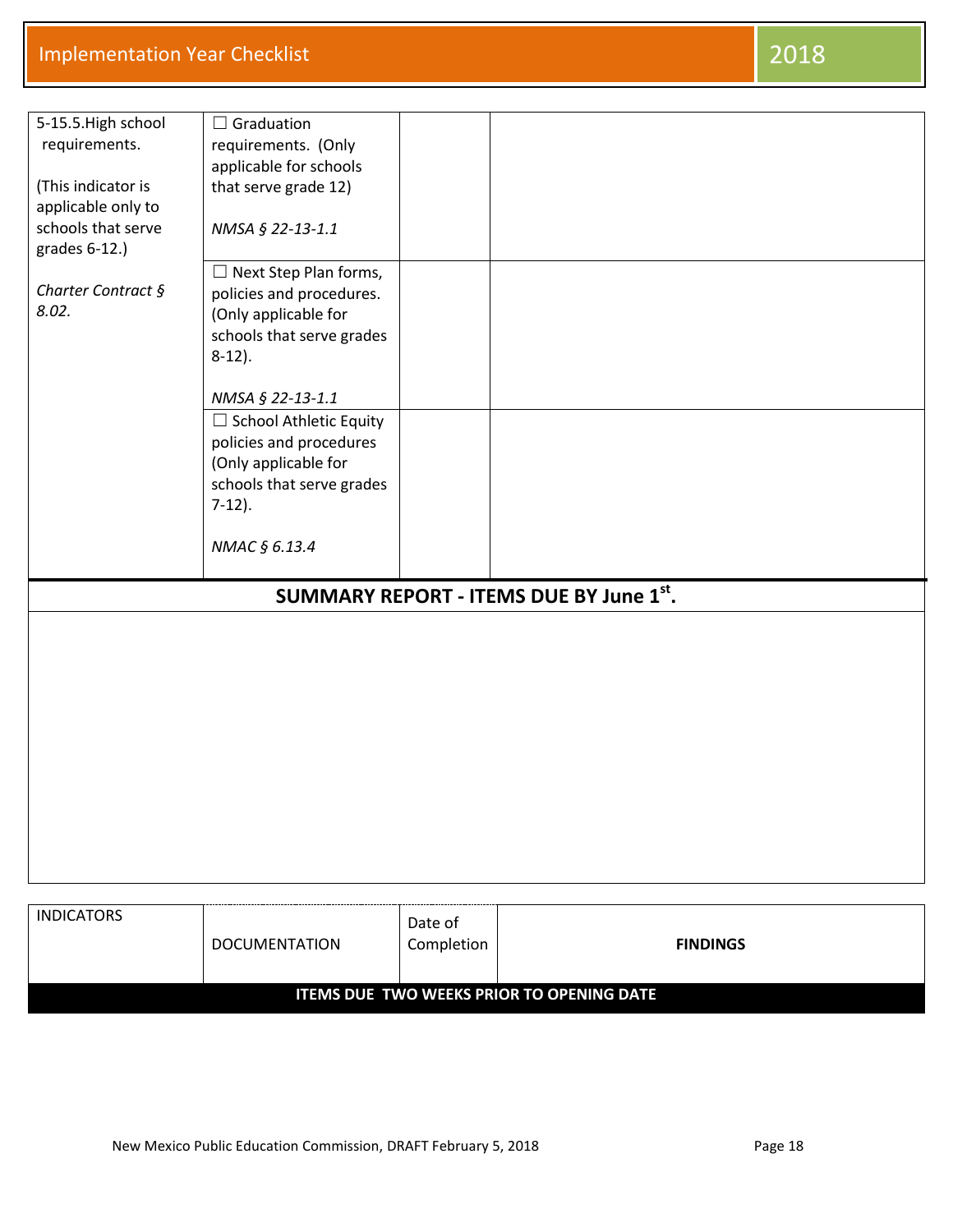|                                                                                                                                                                                    | $\Box$ Resources necessary<br>for the implementation<br>of the curriculum as<br>articulated are available                                                    |  |
|------------------------------------------------------------------------------------------------------------------------------------------------------------------------------------|--------------------------------------------------------------------------------------------------------------------------------------------------------------|--|
| P-O.1.Development /<br>acquisition of<br>facilities that meet E-<br>Occupancy, NMCI<br>requirements, and<br>ownership/lease<br>requirements (22-<br>8B-4.2 NMSA)                   | $\square$ Evidence of E-<br>occupancy Certificate.                                                                                                           |  |
|                                                                                                                                                                                    | $\Box$ Evidence of sufficient<br><b>New Mexico Condition</b><br>Index.                                                                                       |  |
|                                                                                                                                                                                    | $\Box$ Evidence that PSFA has<br>approved<br>either the State<br>ownership arrangement,<br>the lease arrangement or<br>the lease purchase<br>agreement.      |  |
|                                                                                                                                                                                    | $\Box$ Copies of licenses and<br>credentials are within the<br>staff files                                                                                   |  |
| P-O.2.Recruitment<br>and hiring of<br>adequate number of<br>teachers and support<br>personnel to match<br>assignments and<br>staffing plan, as<br>adapted for actual<br>enrollment | $\square$ School has necessary<br>licensure to teach<br>curriculum, identified<br>classes, and grade levels.                                                 |  |
|                                                                                                                                                                                    | $\square$ Signed contract(s)<br>supporting minimum<br>salaries and detailed<br>position descriptions are<br>within each staff file.                          |  |
|                                                                                                                                                                                    | □ Criminal background<br>checks and fingerprinting<br>documentation are<br>within each staff file                                                            |  |
|                                                                                                                                                                                    | □ School has evidence<br>ofa licensed special<br>education provider and a<br>licensed gifted provider<br>either on staff or on<br>contract. If school has no |  |